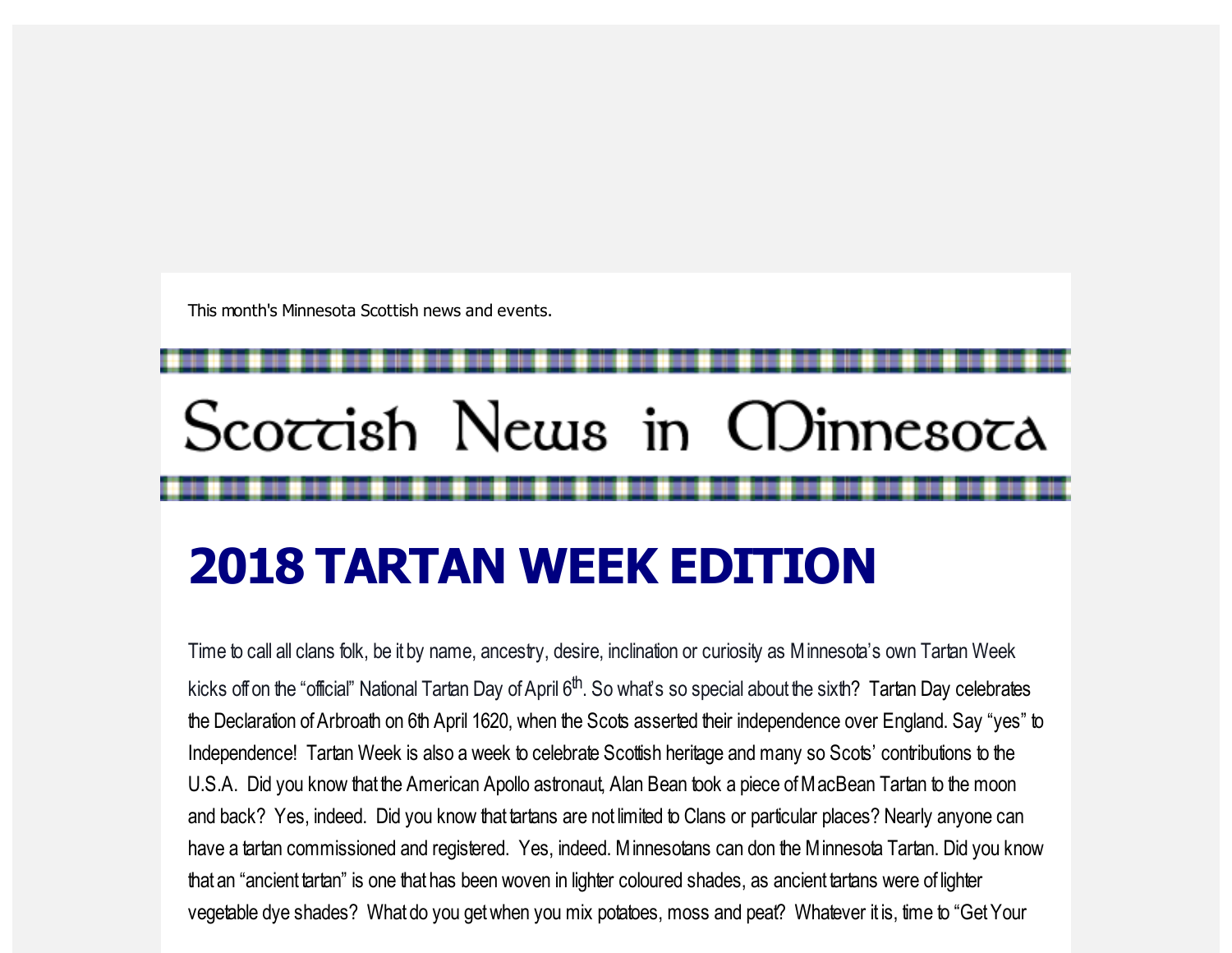Tartan On" and join the celebration!

## EVENTS

Tartan Day Party – Get Your Tartan On! Friday, April 6, 2018 FREE and Open to the Public

WHERE: O'Gara's, 164 Snelling Ave. N., St. Paul, MN 55104. Social & Dinner 5 PM to 7 PM. Program & Ceilidh thereafter. Come for food and meet up with friends to celebrate Scotland's contribution to the US of A

### Scottish Ramble – There Can Be Only One (Our Last One) Saturday, April 7, 2018 from 11 AM to 5 PM Small fee and Open to the Public

WHERE: Landmark Center, downtown St. Paul

After 30+ years your [annual](https://scottishamericancentermn.us10.list-manage.com/track/click?u=2fe4099001736ac4b948473e4&id=d37291244a&e=6b0ba04b53) ramble through the culture  $\sim$  music, dancing, history, food and merchandise  $\sim$  of Scotland is coming to an end. So let's go down memory lane and recall the wonderful times families have experienced over these years…. folk dancing lessons and frivolity with performances by Laura McKenzie and Ross Sutter, Thistle Down, Royal Scottish Country dancing, Flig, three or four mass pipe bands and highland dancing competitions, whiskey tasting and Clydesdale wagon rides through downtown St. Paul. Then there were Sundays for the blessing of the tartans, entertainment for kids and elderly seniors with Ross Sutter's children's act, re-enactors, history lectures, a pipe band grand finale with plenty of time for the vendors to knock down their stalls and pack. Phew! What a run! Okay, one more time!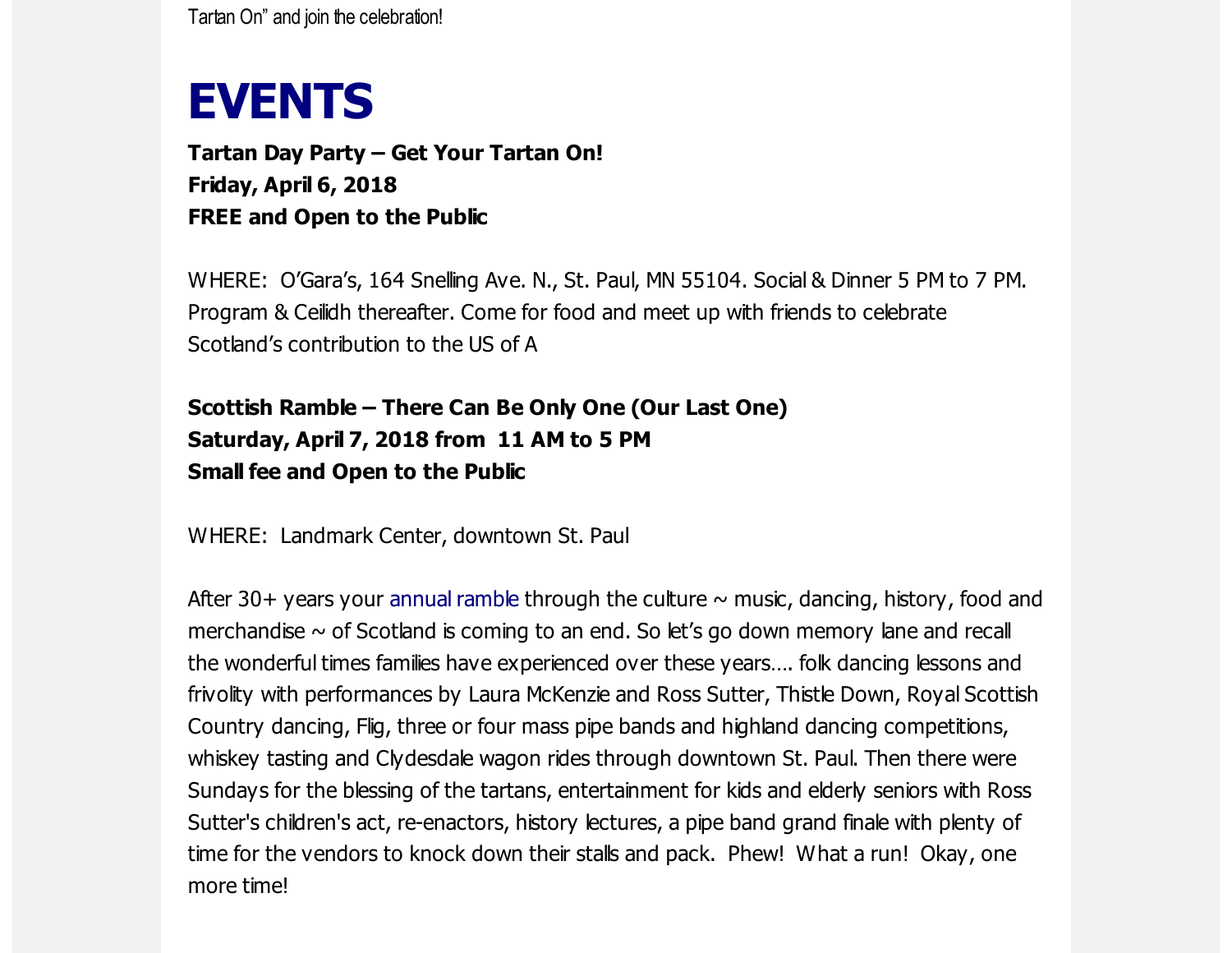Macalester Pipe Band Spring Concert Saturday, April 7, 2018 - 7:00 PM - 8:30 PM

WHERE: Macalester College,

Mairs Concert Hall, Janet Wallace Fine Arts Center, Music Building

#### Contact: [breidenbach@macalester.edu](mailto:breidenbach@macalester.edu)

This event is for: Alumni, Students, Staff, Faculty, Parents and Families and Public Admission: \$10 for Adults, \$5 for children, and free admission with a Macalester ID

#### Kirkin' O' the Tartans (Blessing of the Tartans) Sunday, April 8, 2018 at 2:00 PM FREE and Open to the Public

WHERE: St. Mark's Episcopal Cathedral, 519 Oak Grove Street, [Minneapolis,](https://scottishamericancentermn.us10.list-manage.com/track/click?u=2fe4099001736ac4b948473e4&id=4ecaae8a45&e=6b0ba04b53) MN 55403

The "Kirkin' O' the Tartan," is a prayer service with a blessing for family tartans, a piper or two and grand pipe organ. "Kirkin'" from the Scottish Gaelic word kirk which means church emphasizes the heritage and the connection to how God has blessed us and our ancestors. The blessing of the tartans is open to everyone, whether of Scottish ancestry or not. During the service, families come forward to have the tartans of their clan receive a blessing. The kirkin' has its history in Presbyterian worship during a period of English domination after the Battle of Culloden in 1746. England passed laws that banned all things Scottish meaning the Scots couldn't wear their native tartans and bagpipes were banned as weapons of war. British troops would attend Presbyterian services to make sure of these restrictions; however, the Scot would sneak bits of clan tartan in under their clothes. The practice was unnecessary when the laws were repealed in 1782. The kirkin' of the tartans was revived in 1941 in the United States by Reverend Peter Marshall at a Presbyterian church in the nation's capital. Marshall later served as chaplain to the U.S. Senate. Today, the celebration is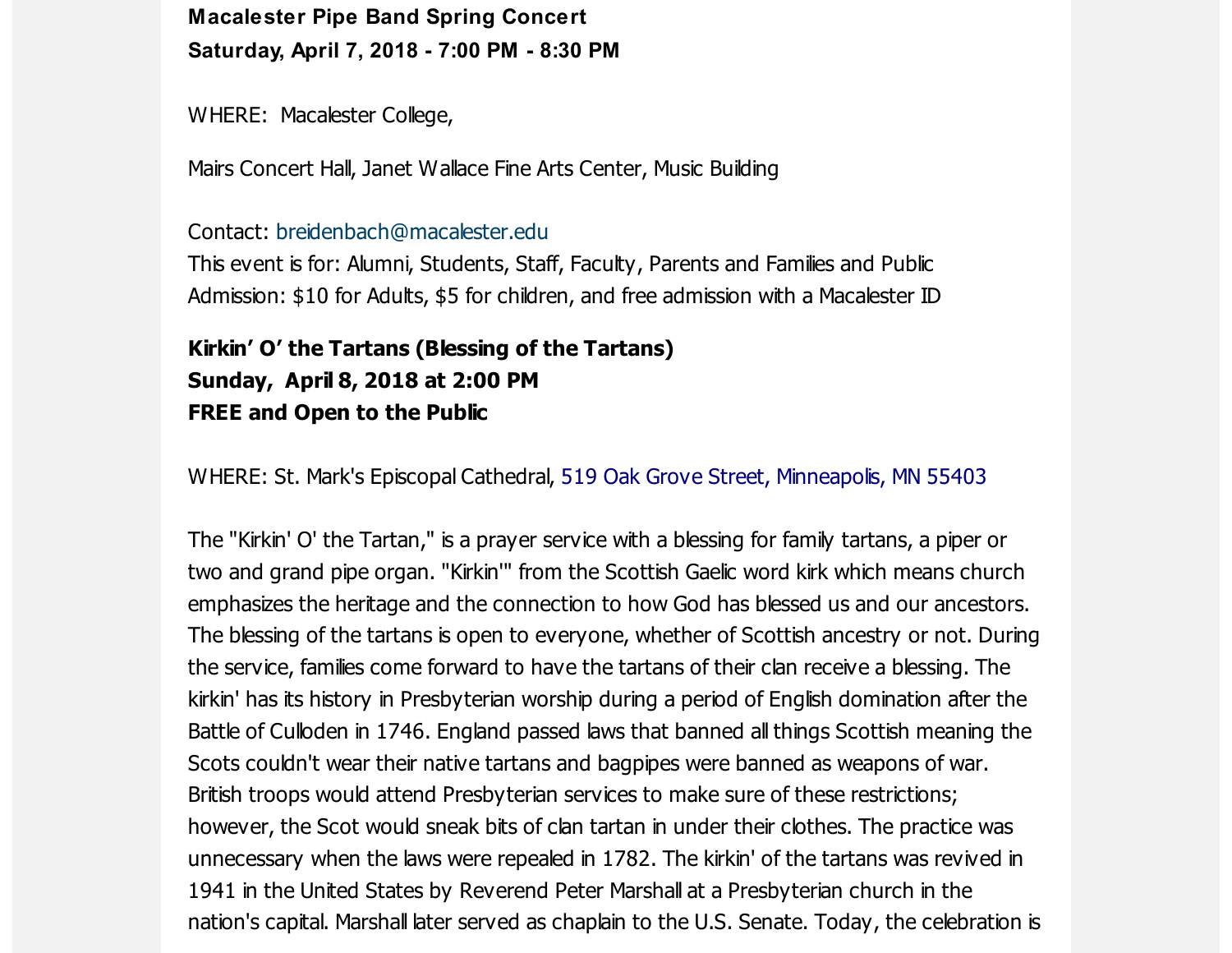not limited to Presbyterian churches, but is found in Episcopalian, Methodist, Roman Catholic, Orthodox, and other denominations across the world.

Pub Sing and Jam Session Tuesday April 10th, 6:30 – 9:30 PM FREE and Open to the Public

WHERE: Merlins Rest Pub, 3601 E Lake Street, [Minneapolis,](https://scottishamericancentermn.us10.list-manage.com/track/click?u=2fe4099001736ac4b948473e4&id=4b6d57eeb2&e=6b0ba04b53) Minnesota 55406 Open stage for dancers, pipers, other instrumentalists, and singers; soloists and ensembles; to take turns leading as we like, for the rest of the house to accompany as we may.

The comment space under [www.facebook.com/events/220367178704865/?](https://scottishamericancentermn.us10.list-manage.com/track/click?u=2fe4099001736ac4b948473e4&id=211d655716&e=6b0ba04b53) active\_tab=discussion is available to suggest preparation, e.g. naming a song on which for prospective accompanists to brush up, beforehand.

Scotch Tasting Thursday, April 13th, 6:30 PM – ?

WHERE: Vom Fass, Mall of America - 3rd Floor - 345 North Garden Bloomington, Minnesota 55425

\$60.00 ticketed event, total space limited to 45 people, reservations taken by Vom Fass - 952-426-3222.

"So what happens after Tartan Week? Time to rock it at the Hook and Ladder Theater with some Celtic Rock by TEMPEST."